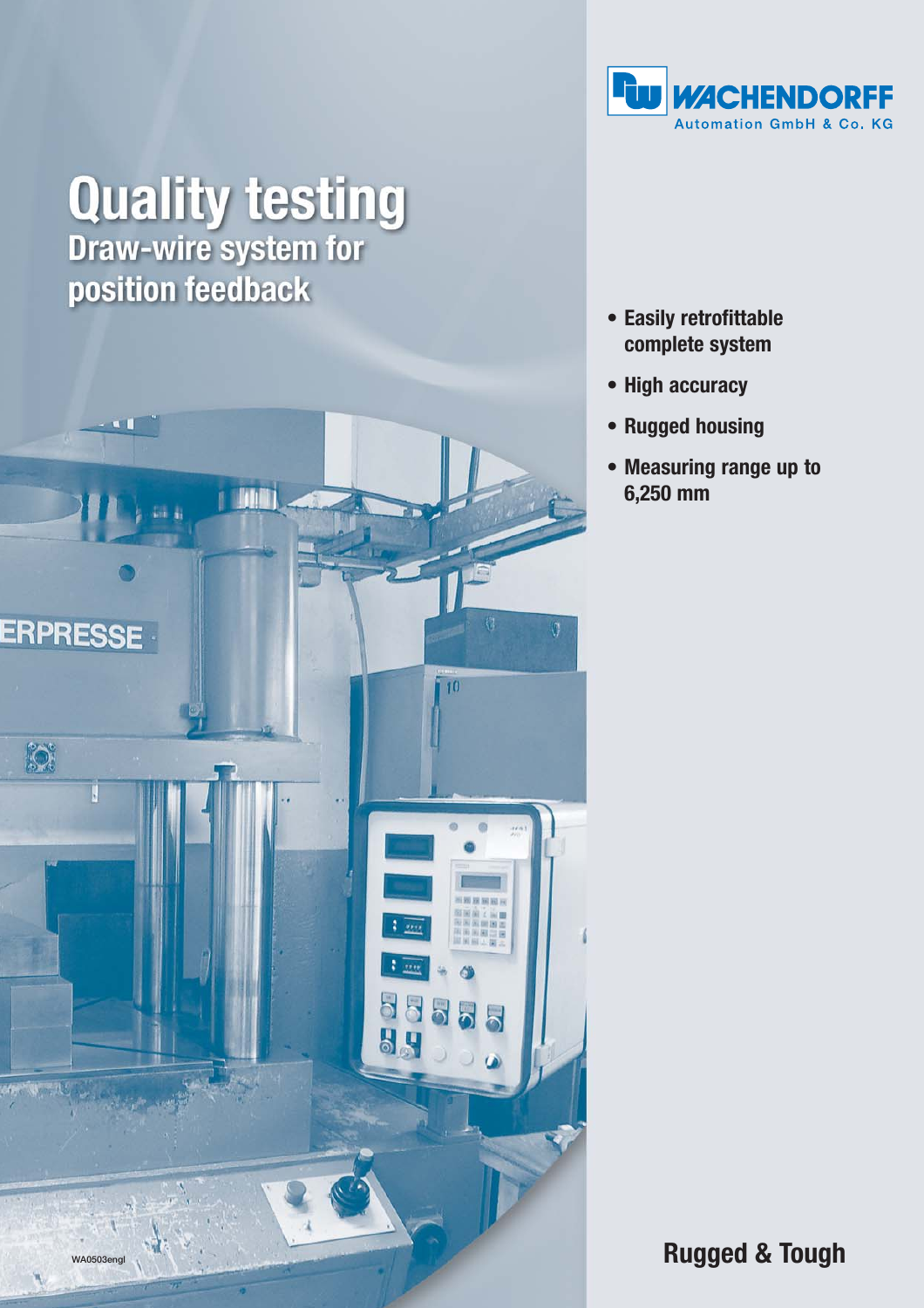



# Draw-wire system for position feedback with hydraulic presses

# Demand for greater accuracy and rugged design

The Robert Koch Werkzeugbau GmbH & Co. KG of Wuppertal, Germany, is a medium-sized company with a long tradition of manufacturing machine tools as well as top-quality complex stampings.

Small plastic mouldings that have to withstand high stress loads, place high performance demands not only on materials scientists but also on those companies which manufacture the tools for their production. Modern moulds for plastic injection machines are ever more delicate and intricate in their design and production tolerances have long been measured in hundreds of a millimetre.

# Difficult quality control

Every tool that comes off Koch's production line is subjected to precise testing to ensure that only the highest quality leaves the company's factory. This task is assigned to a rather elderly, but still fully-functional test press, made by Hessmert, that stands in the corner of the production hall. When this machine was called upon to test the latest tools with their amazingly tight tolerances, it was clear that modifications would be required.

There was the danger that small irregularities during the movement of the press could twist accurately manufactured tools so that these would then no longer close properly.

For one thing, this would prevent reliable testing of the finished tool, since who could say that a tool would fit, if this were not based on 100% parallel movement of the press. Furthermore, with each testing there would always be the risk that delicate tools could be damaged.

## Updating the test press

It was soon clear what the solution needed to be: the old test press needed to be fitted with a parallel feed system, so as to guarantee 100% parallel movement of the tool carrier. This system would have to measure the absolute movement of the press and then control the two hydraulic cylinders responsible for the left- and right-hand-side downward movement of the tool carrier.

Here there was a problem, because the Hessmert company had gone into insolvency a number of years previously, which meant that there would be no help forthcoming from the manufacturer in the modifications to the press. Since then the maintenance of Hessmert machines in the region had been carried out by the company HSI, Hydraulik Service Imminger of Bochum, who was now the first port of call for Koch.

#### New challenge for the maintenance provider

This type of modification posed a new challenge to HSI, as no company had come to them previously with this type of requirement. During the design of the parallel-feed system, the programming of the evaluation and control software proved to be very difficult. This problem was made worse because of the inaccuracy of the first measuring systems that had been used. These were based on proximity sensors that travelled along measuring strips and used magnetic fields to supply the absolute position of the press to the control software. This measuring procedure was not accurate enough to satisfy Koch's control requirements. Even the best control software could not compensate for the skewing problems.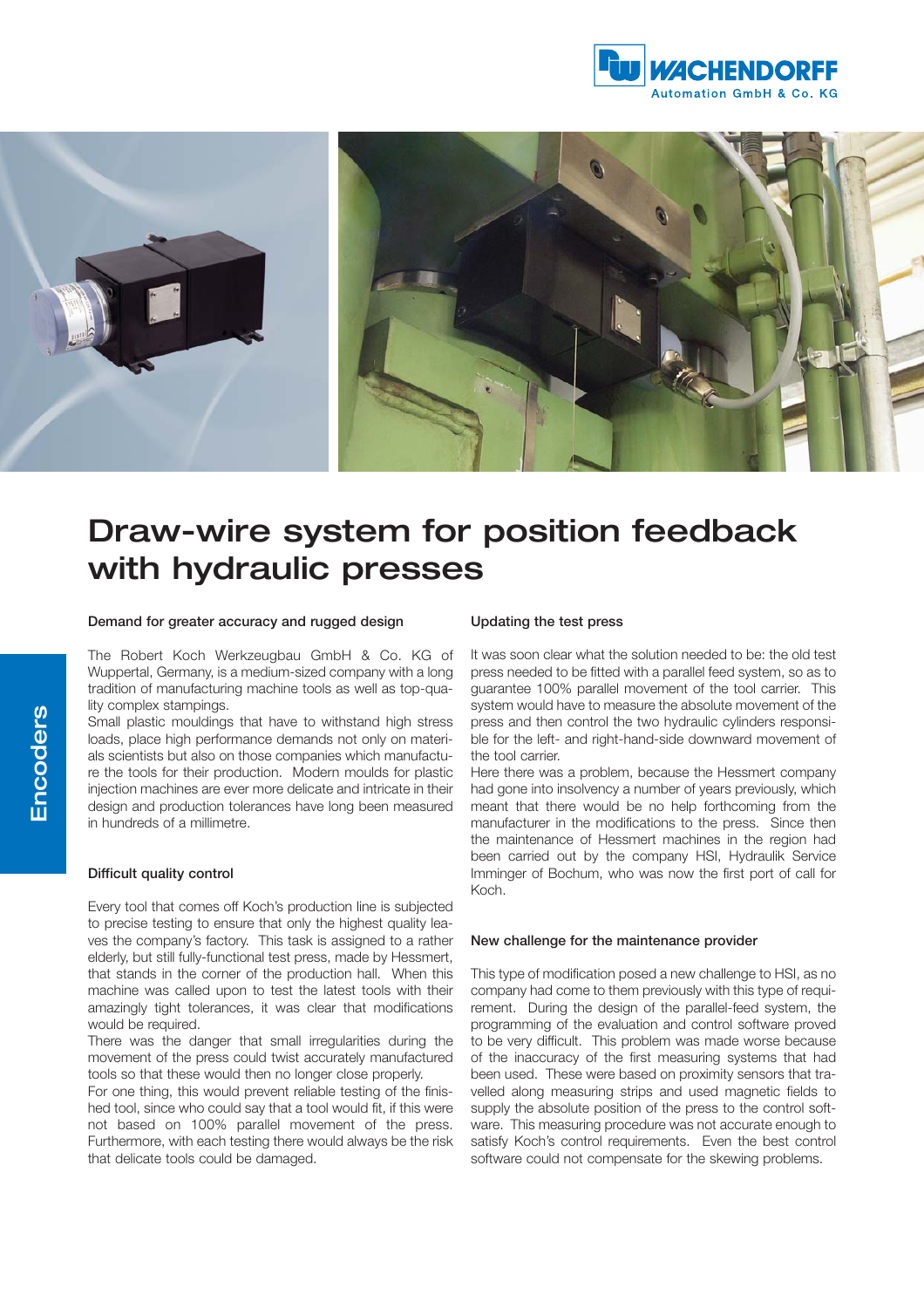

#### Installation of highly-accurate draw-wire systems

After a few months HSI tried a different approach: the proximity switches disappeared from the machine to be replaced by draw-wire systems from the Wachendorff company of Geisenheim. These systems are equipped with an incremental encoder, which provides information on the amount of cable paid out. Only when these position feedback systems were being used, was the accuracy sufficiently high for HSI's control software to be then able to regulate the hydraulic cylinders on the Hessmert press to the appropriate degree.

Wachendorff's SZG 81 draw-wire system was designed for use in harsh industrial environments and so works very reliably in this application. Here Wachendorff's WDG58A encoder is used, as this provides a perfect match to the mechanics of the draw-wire system. The protection rating of the alreadyinstalled WDG58A meets IP65 requirements in line with the EN 60529 standard. Depending on the number of pulses per revolution of the encoder, up to 125 pulses are transmitted for each millimetre of cable that is paid out. The highest accuracy encoders transmit 25,000 pulses per revolution, and this accuracy can be further increased by measuring all four pulse edges.

## Flexible system

The measuring range go up to 6,250 mm. Longer draw-wire systems with cables up to 42 metres can be delivered on request. Its compact dimensions mean that the SZG 81 can be installed even where space is tight. The various installation options offer high flexibility, allowing for quick on-site mounting of the hard anodic-coated aluminium housing. The measuring cable can exit the housing either upwards or downwards and from the front or rear, as desired.

# Long service-life expectancy

The intelligent spring suspension and the nylon-coated stainless-steel wire cable guarantee a long service-life even under the harshest operating conditions. The life expectancy of the complete system is at least one million cycles. The maximum cable speed can be up to 7.5 m/sec and a draw force of 2.0 kg is quite adequate.

With the help of two draw-wire systems, one attached to the left side of the hydraulic press and the other to the right, the press can now always be positioned accurately. The control software can thus specifically influence the two hydraulic cylinders and ensure the press travels in a parallel line. This avoids twisting or skewing the tool or otherwise damaging it.



# Image 1 The updated tryout press that is used to test the tools





A draw-wire system with an encoder on each hydraulic ram allows for precise determination of the position